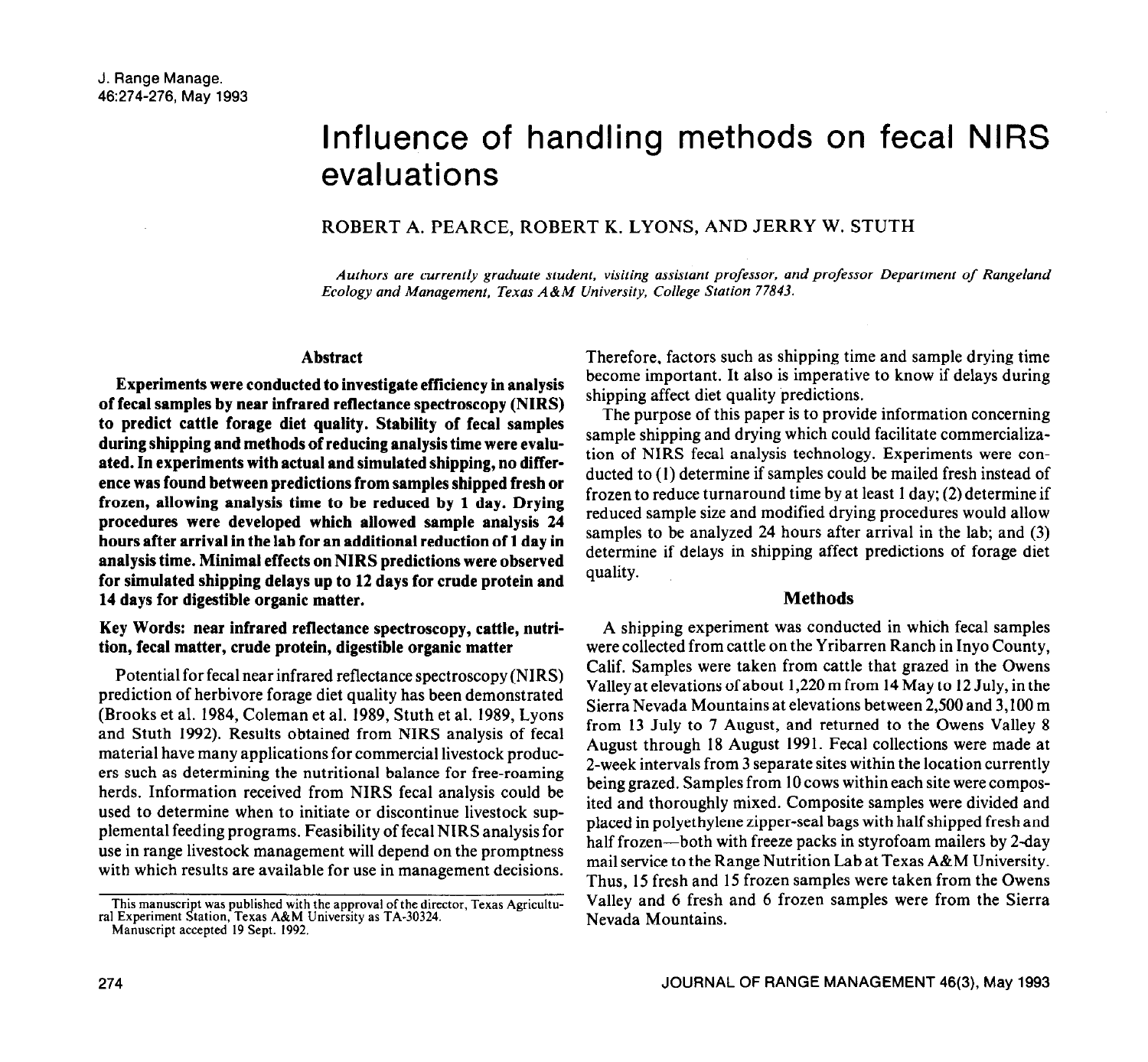Species composition of the Owens Valley meadows is primarily sedges (Curex spp.), saltgrass *(Distichlis spicufa* var. *stricta* (L.) Greene.), bird's\_foot trefoil (Lotus *corniculutus* Waldst. & Kit. ex. Willd.), baltic rush (*Juncus balticus* Willd.), and creeping wildrye (*Leymus triticoides Buckl.*) (Novak, unpublished data 1990).

Species composition of the mountain meadows is primarily sedges (Curex spp.), mat muhly *(Muhlenbergiu richardsonis*  (Trin.) Rydb.), rushes (Juncus spp.), and lupine *(Lupinusprutensis*  Heller.). Species composition in the surrounding shrub/grass community consists of predominately sagebrush *(Artemisiu* spp.), bitterbrush *(Purshiu* spp.), mountain mahogany *(Cercocurpus*  spp.), ricegrass *(Oryzopsis* spp.), and needle-and-thread grass (Stipa comata Trin. & Rupr.), (Novak, and USDA FS unpublished data 1990).

Twenty-one frozen and 21 fresh samples were analyzed in this experiment. Unless indicated, samples in all experiments reported in this paper were dried for 48 hours in a forced-air oven at 60° C and then ground in Udy Cyclone mill to pass through a l-mm screen. Sample moisture was stablized by forced-air oven drying overnight at 60" C and samples cooled 1 hour in a desiccator prior to NIRS analysis (Lyons and Stuth 1991). Samples in this experiment were scanned in duplicate, and forage diet crude protein (CP) and in vivo corrected digestible organic matter (DOM) were predicted with fecal NIRS equations (Lyons and Stuth 1992). Data were analyzed in a randomized complete block with sub-sampling using samples as blocks and sample  $\times$  replication as the error term to test treatment effects.

Effects of shipping samples fresh and frozen were also simulated using 28 individual fecal samples collected over a 4-week period from cows grazing native pastures near College Station, Tex. Equal portions of each sample were placed fresh with a freeze-pack in a styrofoam mailer or frozen and then placed with a freeze-pack in a mailer to simulate 2-day delivery. Samples were then processed for NIRS analysis. Data were analyzed in a randomized complete block design with samples as blocks.

Sample stability during delayed shipping was tested using composited feces from 8 cows grazing native pastures near College Station, Tex. One hundred ninety-six, 50-cc subsamples of a fresh homogeneous fecal mixture were placed in zipper-seal, plastic bags and then placed with freeze-packs in a styrofoam mailer stored at room temperature. Samples were removed from mailers at 2-day intervals to create 7 treatments consisting of day 2 through day 14. Each treatment was present in each of 14 mailers and each treatment was duplicated within each mailer. When removed from mailers, samples were processed as previously indicated for NIRS analysis. Data were analyzed in a randomized complete block using mailers as blocks. Protected least significant differences (LSD) was used for mean separation.

Potential for reducing sample drying time was tested using 45 individual fecal samples collected over a 6-week period at College Station, Tex. Sample size was reduced to IOO-cc and samples placed in ovens at 60' C until dry enough to grind (about 24 hours). After grinding, each sample was divided into 2 equal portions, placed into paper coin envelopes, and returned to the forced-air ovens. One portion was removed from the ovens after 1 hour, cooled in a desiccator, and scanned by NIRS. The second portion remained in ovens overnight before scanning. Data were analyzed in a randomized complete block using samples as blocks.

### **Results and Discussion**

No differences were found in NIRS predictions for  $CP (P = 0.24)$ or DOM ( $P = 0.47$ ) between samples sent fresh or frozen in the actual shipping experiment (Table I). In addition, no differences in NIRS predictions were found in the simulated shipping experi ment (Table 1) for CP ( $P = 0.25$ ) or DOM ( $P = 0.14$ ). Because

### **Table 1. Comparison of NIRS predicted percent diet crude protein (CP)**  and percent in vivo corrected digestible organic matter (DOM) from **fresh and frozen fecal samples for actual and simulated shipping studies.**

| Treatment                       | Mean | <b>SE!</b> | Probability <sup>2</sup> |
|---------------------------------|------|------------|--------------------------|
| Actual Shipping $(n = 42)$      | (%)  |            |                          |
| Fresh CP                        | 11.6 | 0.24       | 0.24                     |
| Frozen CP                       | 11.7 | 0.26       |                          |
| Fresh DOM                       | 58.4 | 0.34       | 0.47                     |
| Frozen DOM                      | 58.5 | 0.36       |                          |
| Simulated Shipping ( $n = 28$ ) |      |            |                          |
| Frozen CP                       | 12.3 | 0.24       | 0.25                     |
| Frozen CP                       | 12.2 | 0.25       |                          |
| Fresh DOM                       | 61.8 | 0.16       | 0.14                     |
| Frozen DOM                      | 61.6 | 0.14       |                          |

**SE = Standard Error** 

<sup>2</sup>Probability that mean predictions from fresh and frozen treatments are significantly different.

freezing usually delays shipping by at least 1 day and can delay drying if samples arrive partially frozen, sending fresh samples can reduce analysis time, providing livestock producers with more timely management information.

Sample stability is a concern when fresh or frozen feces are mailed because transit times may be variable. In a sample stability study, both CP and DOM predictions were affected  $(P<.01)$  by simulated delays in shipping (Table 2). Generally, CP increased over the 14-day period, while the DOM showed a variable response (Table 2). Although statistically significant these differences were

**Table 2. Sample stability comparisons for NIRS predicted percent crude protein (CP) and percent in vivo corrected digestible organic matter (DOM) for 2 days through 14 days.** 

| Day             | Mean                              | SE <sup>1</sup> |  |
|-----------------|-----------------------------------|-----------------|--|
| $CP (n = 192)$  | (%)                               |                 |  |
| 2               | $9.2^{a}$                         | .07             |  |
| 4               | $9.4^a$                           | .09             |  |
| 6               | 9.7 <sup>b</sup>                  | .08             |  |
| 8               |                                   | .06             |  |
| 10              |                                   | .11             |  |
| 12              | 9.7b<br>9.5a,b<br>9.7b            | .10             |  |
| 14              | 10.1 <sup>c</sup>                 | .09             |  |
| $DOM (n = 192)$ |                                   |                 |  |
| 2               | 59.6 <sup>a</sup>                 | .05             |  |
| 4               |                                   | .06             |  |
| 6               | $59.8^{b}$<br>59.7 <sup>a,b</sup> | .05             |  |
| 8               | $59.3^c$                          | .06             |  |
| 10              | $59.7^{a,b}$                      | .05             |  |
| 12              | $59.6^{\circ}$                    | .05             |  |
| 14              | 59.1 <sup>c</sup>                 | .05             |  |

<sup>1</sup>SE = Standard error.<br><sup>a,b,c</sup>Means in a columi  $\epsilon$ Means in a column with the same letter are not significantly different ( $P<0.01$ ).

of questionable practical importance. For example, CP changed less than 1 percentage point with the maximum mean predicted value occurring on day 14 (Table 2). Changes in DOM were also less than 1 percentage point (Table 2), remaining in the 59% range during the 2-week study period. These results appear to indicate that substantial shipping delays would have minimal effects on NIRS predictions of CP and DOM, particularly if the samples were not exposed to excessively high temperatures.

No differences were found for predictions of CP ( $P = 0.32$ ) or DOM (P = 0.17) between 1-hour or overnight post-grinding drying (Table 3). Based on these results, we suggest the technique of reducing sample size and using l-hour post-grinding drying to stabilize sample moisture would allow samples to be analyzed